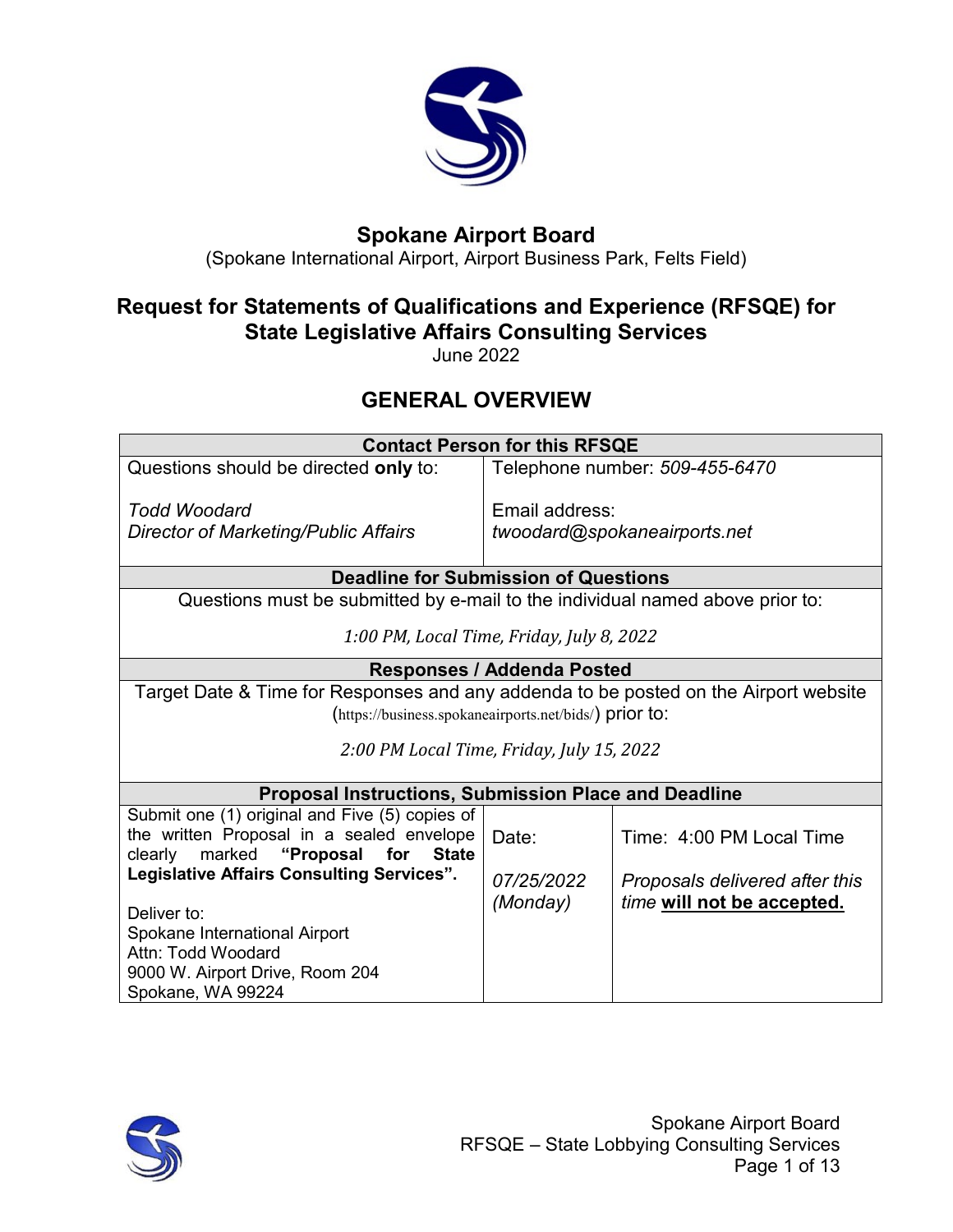

## **Spokane Airport Board**

## **Request for Statements of Qualifications and Experience (RFSQE) STATE LEGISLATIVE AFFAIRS CONSULTING SERVICES**

#### **Background Information**

Via this Request for Statements of Qualifications & Experience ("RFSQE"), the Spokane Airport Board ("Airport") is seeking to establish a contract with a qualified consulting firm or individual ("Firm") to provide State Legislative and Executive Branch Related Consulting Services in a variety of airport related matters for the Airport for the next three (3) years, commencing approximately October 3, 2022 with an option for two (2) additional one-year terms. Services to be rendered are outlined in the next section, Scope of Services.

Spokane Airports is jointly owned by Spokane County and the City of Spokane. The city and county operate the airports under provisions of RCW 14.08, which establishes the operation of airports by more than one municipality under joint agreement. The operating authority of Spokane Airports is the Spokane Airport Board, consisting of seven appointees from the two governmental bodies. The Board annually oversee a capital and operating budget of approximately \$118 million from various funding sources.

The Board operates three facilities: Spokane International Airport, Felts Field Airport, and the Airport Business Park, as well as has a Grant of Authority to operate Foreign-Trade Zone #224.

Spokane International Airport is a 6,400 acre commercial service airport served by eight airlines and three air cargo carriers. The airport recorded 3,280,062 total passengers and 76,569 U.S. air cargo tons in 2021. It is the second largest commercial service airport in the State of Washington and recognized by the FAA as a small hub.

Felts Field is a 400-acre general reliever airport that had 71,732 aviation operations in 2021 and is home to over 200 aircraft and nine commercial tenants. The airport has a Fix Based Operator and avionic services available. The Airport has two paved runways and a turf landing strip as well as the ability to accommodate water landings on the adjacent Spokane River.

The Airport Business Park is an industrial and business park development that comprises 540 acres. Strategically located adjacent to the airport facilities and Interstate 90, it has 19 buildings and  $\overline{8}$  tenants.

Over the last decade Spokane Airports has become increasingly involved in regional and statewide aerospace industry sector's business recruitment, retention, and



Spokane Airport Board RFSQE – State Lobbying Consulting Services Page 2 of 13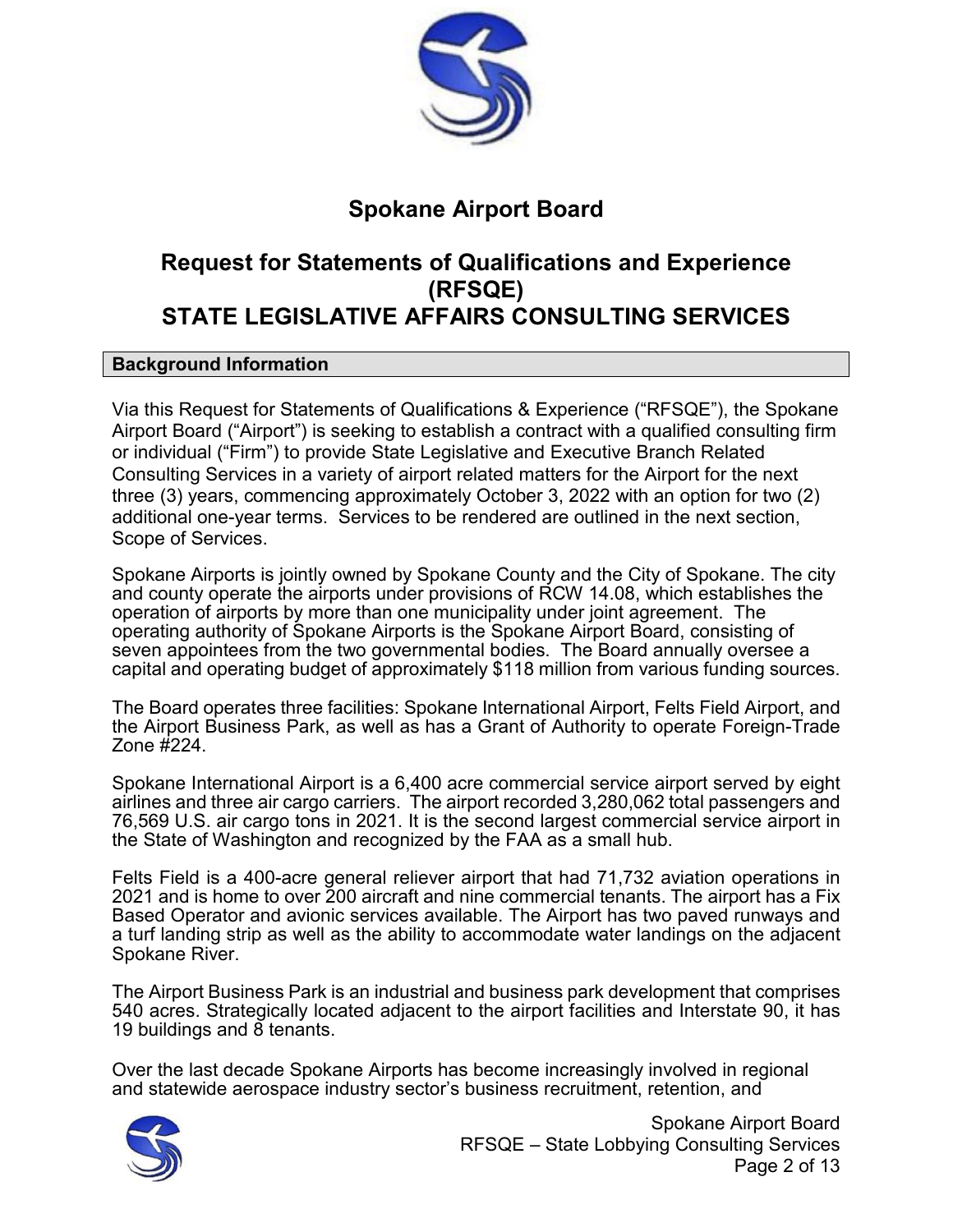expansion strategies. The Airport focuses on firms located in Asia and Europe that support aircraft interiors and/or aerostructures. They routinely participate in trade shows and air shows throughout Europe and Asia They were also one of the founding members of the local aerospace cluster, the "Inland Northwest Aerospace Consortium (INWAC);" has lead the State's largest aerospace trade association, the "Aerospace Futures Alliance of Washington;" and has been active in supporter of a variety of workforce development initiatives at the community college level. During this time, there have been a number of successful aerospace business recruitment efforts including Associated Painters, Exotic Metals Forming Company, Absolute Aviation Services, and Aero-Flite.

In July 2017, the Airport, along with its strategic partners from Spokane County and the City of Spokane, formed the West Plains-Airport Area Public Development Authority (WPAAPDA). Included in the formation of the WPAAPDA was a unique revenue sharing component where a percentage of the taxes generated for local government inside the PDA's boundaries are reinvested in the PDA. The tax revenue is selfperpetuating and allows them to more actively participate in business recruitment and provides a needed revenue stream for the construction of utility and physical infrastructure, which had been a missing. WPAAPDA was the first City/County PDA formed in the State of Washington.

Over the last seven years, the Airport has contracted for State Legislative Affairs representation in Olympia. The results have been positive and productive and have functioned together to elevate the Airport's role in shaping public policy through maintaining a consistent presence; building key relationships and offering subject matter expertise across a variety of areas that impact the airport, aviation and aerospace industry as well as in other areas such as transportation, economic development and regulatory matters. The Airport has also been effective in advocating for funding of strategic infrastructure projects through the state capital, transportation and operating budgets.

#### **Scope of Services**

The Airport is seeking proposals for State Legislative Affairs Consulting Services for an initial period of three (3) years, with options exercisable by the Airport to renew for up to two consecutive one (1) year terms. Proposals are sought from firms or individual practitioners, with a legal background in Washington statutory and regulatory law, preferred but not required. The Airport is interested in working with an established individual or firm with twenty (20) years or more of applicable experience working with the Washington legislature and demonstrated knowledge of public policy matters in Washington.

## **Scope of Lobbying Services (the "Project")**

- 1. Monitor and report on Washington state legislative, regulatory and executive branch actions or proposed actions of significance to Spokane Airports.
- 2. Advise Spokane Airports of the flow of Washington legislation and hearings and of opportunities to advance its legislative or regulatory agenda through timely immediate regular and special updates on significant proposed actions.



Spokane Airport Board RFSQE – State Lobbying Consulting Services Page 3 of 13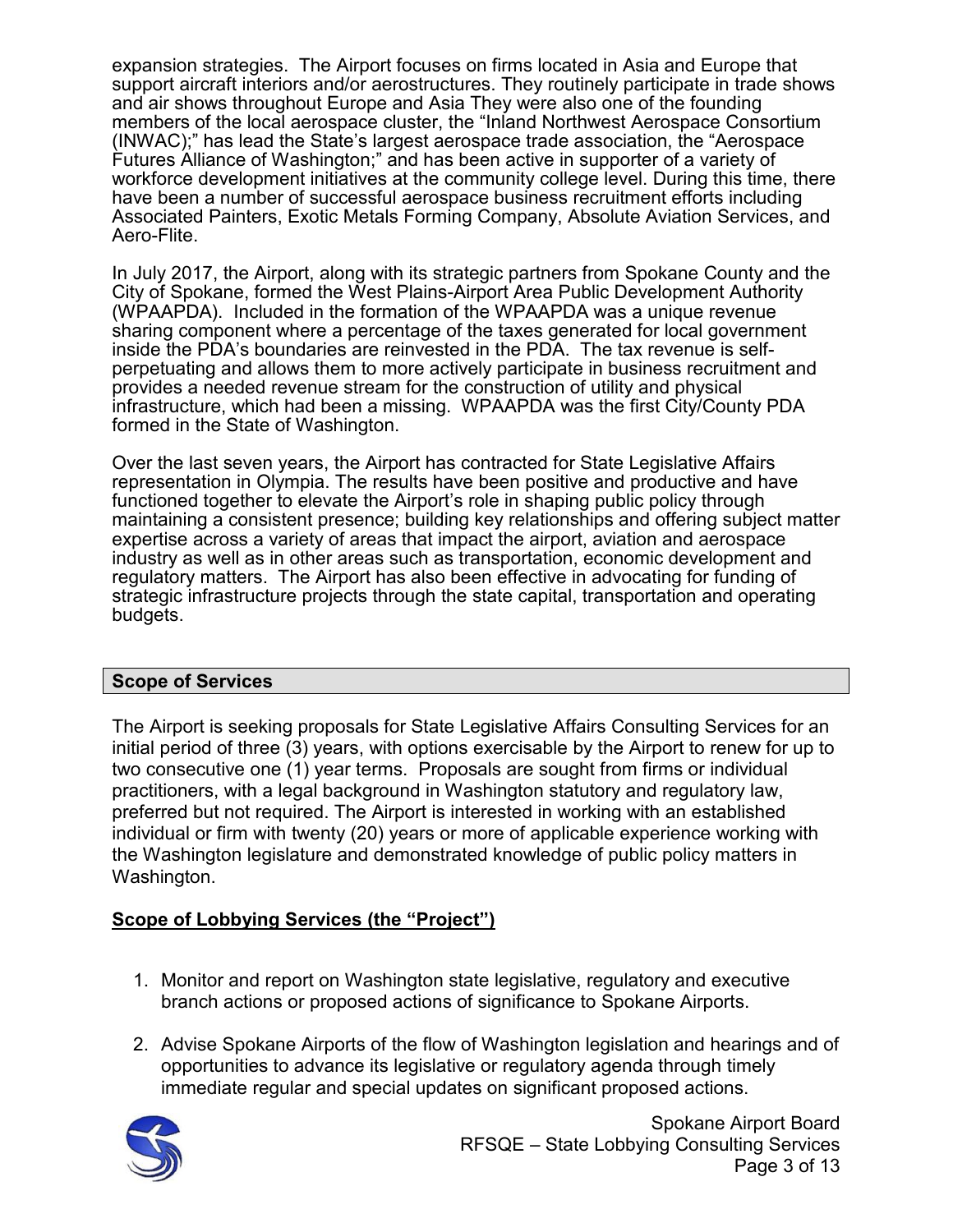- 3. Advocate to Washington legislators and executive branch officials personally and through written and oral testimony in support of or opposition to proposed legislation or rule-making matters of interest to Spokane Airports.
- 4. Coordinate with other lobbyists, counsel and interested parties in advocacy efforts and also assist in coalition building.
- 5. Work with Spokane Airports to establish and perpetuate a positive identity among members of the Washington legislature and executive branch.
- 6. Assist the staff and Airport Board in preparing its annual and long-term legislative agenda.
- 7. Assist in drafting legislation or amendments that may be desired by Spokane Airports and coordinate the sponsorship and introduction of proposed legislation or amendments.
- 8. Pay particular attention to legislative measures and/or Executive branch initiatives regarding aerospace-related economic development initiatives, sales and use tax issues, and funding mechanisms for constructing public infrastructure and facilities.
- 9. File all forms necessary to comply with applicable public disclosure laws.
- 10.Provide quarterly summary that describes the work and activities completed during the previous three month period.
- 11.Support Airport staff and/or Board members' activities on boards, commissions, task forces or other similar structures that are functioning to interact with the Legislature or state government on direct or indirect matters that may affect the interests of the Airport.

12.Other special assignments that may be required to advance the interests of Spokane Airports with the Legislative or Executive Branches, respectively. *Note: The Scope of Services is to be used as a general guide and is not intended to be a complete list of all work necessary to complete the provisioning services. The scope may be modified by the Airport CEO as deemed necessary. The selected firm will provide a single point of contact for the Airport.*

### **Schedule**

|            | Date/Time (as applicable)     | <b>Description</b>                      |
|------------|-------------------------------|-----------------------------------------|
| 06/05/2022 |                               | Advertisement & Post on GEG Website     |
|            | 07/08/2022 1:00 PM Local Time | Deadline for Submission of Questions    |
|            | 07/15/2022 2:00 PM Local Time | Target for Airport's Posting of Addenda |
|            | 07/25/2022 4:00PM Local Time  | Submittal Deadline (Due Date)           |

The following is the tentative schedule for this RFSQE process:

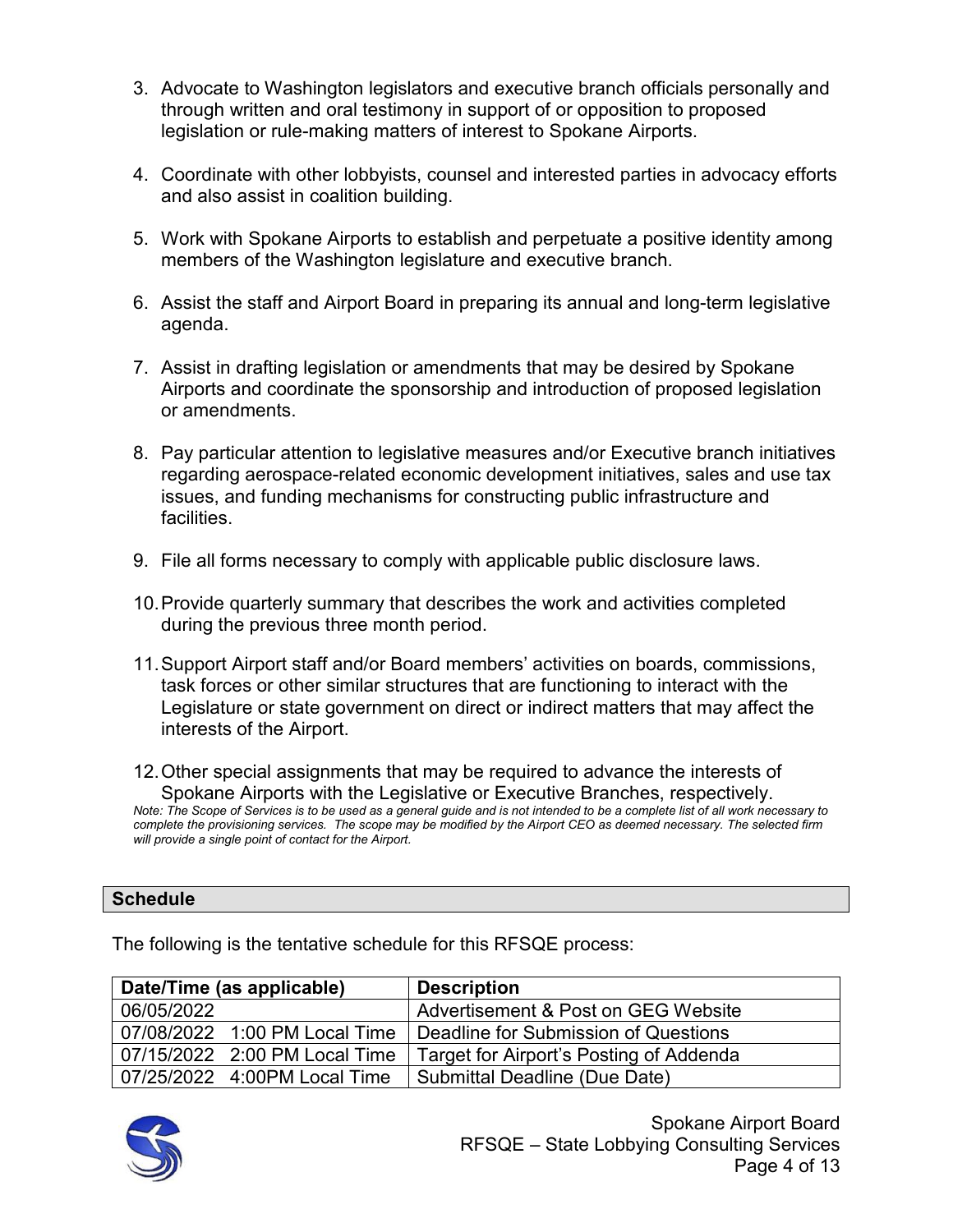| 08/12/2022 | <b>Target Notification of Status</b>             |
|------------|--------------------------------------------------|
| 08/29/2022 | Target Interviews, if requested by Airport       |
|            |                                                  |
| 09/02/2022 | Target Selection of Most Preferred Individual or |
|            | Firm                                             |
|            | <b>Contract Negotiation</b>                      |
| 09/15/2022 | Airport Board Approval of Agreement              |
| 10/03/2022 | Commencement of Services Under the Agreement     |

### **Evaluation Criteria**

Responses to this RFSQE must contain the following information:

- 1. A narrative statement should describe and incorporate the following:
	- a) A cover letter providing general background of the individual or firm and describing the individual or firm's general capabilities to perform the scope of services. Specific attention should be given to how the individual or firm meets the Airport's overall experience requirement.
	- b) A section that describes examples of managing similar functions and successful representation efforts in the areas outlined in the scope of services. Specific attention should be given to how the individual or firm will support the Airport with an active and continual presence in Olympia, as well as other areas in Washington necessary or relevant to the scope of services, to serve as the day-to-day contact for legislators, regulators, executive branch officials and stakeholders' representatives.
	- c) A section that provides examples of specific issue or advocacy experience, if any, with municipal corporations, aviation, aerospace, and Washington state tax and revenue issues including by not limited to leasehold, business & occupation, sales and uses taxes.
	- d) A section describing how the individual or firm continues to promote client interests when the Legislature is not in session.
	- e) A section describing experience, if any, in state government, as a legislator, legislative staff member, regulator or state employee. Provide details on length of service, number of years served, to whom proposer reported, and reason for leaving.
- 2. Resume(s) of all staff anticipated to work on Airport matters under the Agreement. Identify the individual who will be responsible for the primary functions of the Agreement.

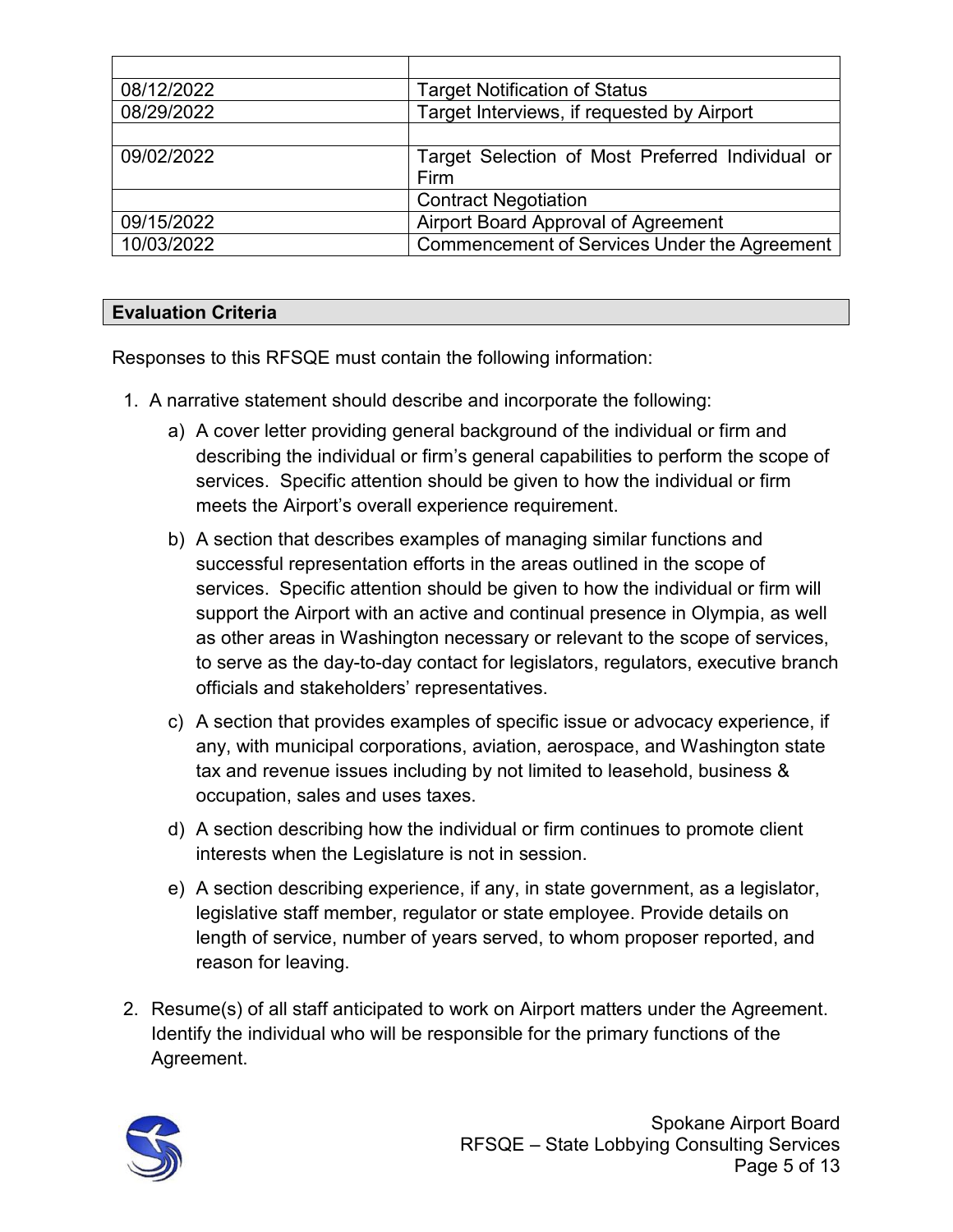- 3. References (at least three (3) including contact name and phone number) from individuals or organizations that have used your services for similar projects. References should be provided from those that have had specific experience identified in the Scope of Services.
- 4. List of existing clients and identification of any potential conflicts of interest clients may have with Spokane Airports.
- 5. A cost proposal regarding the proposer's annual lobbying services fee, including any travel costs and other expenses, which will be paid in four quarterly payments following the receipt of a quarterly summary of the work and activities completed during the previous three month period. In addition to Olympia-based lobbying work, the successful proposer would be expected to travel to Spokane for pre and post-legislative session meetings with the Airport staff and Board.

An evaluation team will review all proposals received. Spokane Airports reserves the right to determine the suitability of proposals on the basis of a Proposer's meeting administrative requirements, the evaluation teams' assessment of the quality and performance of the service proposed, and cost.

During the evaluation process, Spokane Airports may require an in-person interview to answer questions with regard to the proposal. The Proposer must include in its Proposal the information noted in the evaluation criteria and must demonstrate how the firm meets the evaluation criteria. The following criteria will be used in reviewing and comparing the proposals:

| <b>Evaluation Criteria</b>                                                                                                                                                                                                        | Weighting<br>(Maximum<br>Points) |
|-----------------------------------------------------------------------------------------------------------------------------------------------------------------------------------------------------------------------------------|----------------------------------|
| 1. Cover Letter:                                                                                                                                                                                                                  | <u>50</u>                        |
| a) Executive Summary: A high level, executive summary of your<br>firm's relevant qualifications and experiences, as well as the<br>relevant experiences of key staff proposed for this project in<br>performing similar services. |                                  |
| b) Demonstrated Success. Provide examples of success in state<br>legislative process generally, and in projects similar to the one<br>described in this RFSQE.                                                                    |                                  |
| c) Responsiveness of submittal to outlined requirements described<br>in the RFSQE.                                                                                                                                                |                                  |

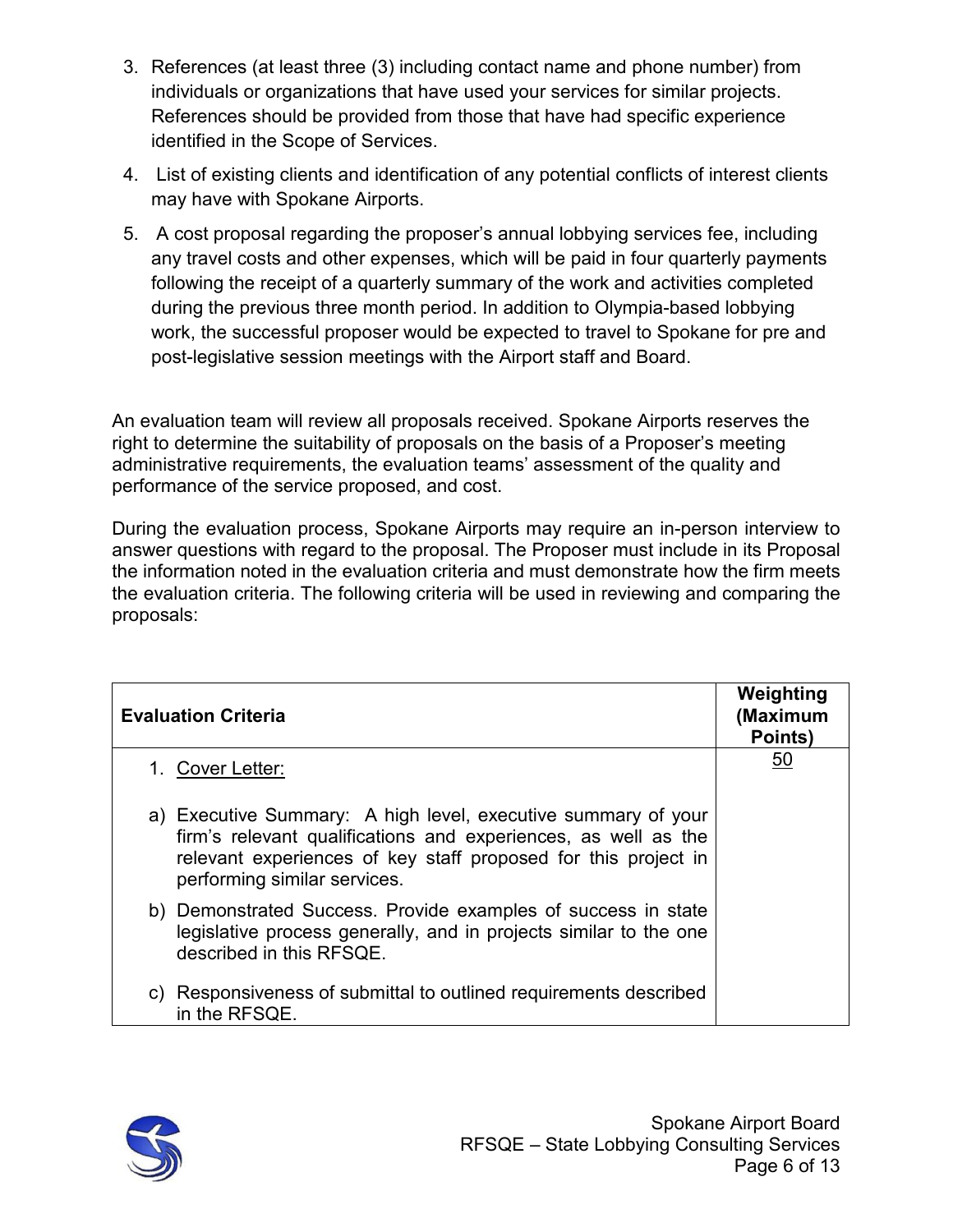| d) Provide a work plan or narrative based on previous work in<br>alignment with the requested scope of work.<br>The cover letter must be signed in ink by an authorized representative<br>of the Proposer who is authorized to execute contractual agreements.                                                                                                                                                                                                                                                                                                    |                |
|-------------------------------------------------------------------------------------------------------------------------------------------------------------------------------------------------------------------------------------------------------------------------------------------------------------------------------------------------------------------------------------------------------------------------------------------------------------------------------------------------------------------------------------------------------------------|----------------|
| 2. Proposed Costs: To assist in evaluating a cost element, please<br>provide an annual aggregate services fee, segregated in four<br>quarterly payments. This should include a travel budget for pre<br>and post legislative session meetings in Spokane.<br>Note: In practice, prior to the onset of any work performed, the<br>selected individual or firm and the Airport will outline each task<br>involved and establish a schedule for completing each task in a<br>proposed work plan.                                                                     | 30             |
| 3. References: At least three references from previous clients for<br>similar work completed by your firm and should be relevant to<br>the scope of services. Cited references should include project<br>name, reference name, title, project role, and current contact<br>telephone number. Refer to the Reference Checks section of<br>this RFSQE for information about how reference checks will be<br>used in the evaluation process.                                                                                                                         | 15             |
| 4. Standard Contract Language: The Airport intends to utilize its<br>standard Professional Service Agreement for this project which<br>is attached hereto in draft form. Each individual or firm must<br>affirm in its Submittal that the terms and conditions of this<br>agreement are acceptable, or if the firm takes exception to any of<br>the proposed language in the agreement, the firm must<br>specifically describe the reasons for the exceptions and propose<br>in its Proposal alternative language for review and consideration<br>by the Airport. | $\overline{5}$ |
| <b>Total Points</b>                                                                                                                                                                                                                                                                                                                                                                                                                                                                                                                                               | 100            |

Spokane Airports intends to enter into contract negotiations with the proposer who in the sole judgment of Spokane Airports is best suited to fulfill the scope of services.

#### **Interviews**

Proposers may be required to participate in an interview with and/or make a presentation to a selection committee and/or other Airport personnel with the date and time to be determined in or around the target date provided in the tentative schedule. At such interviews, the Airport will establish evaluation criteria and weighting for each criterion

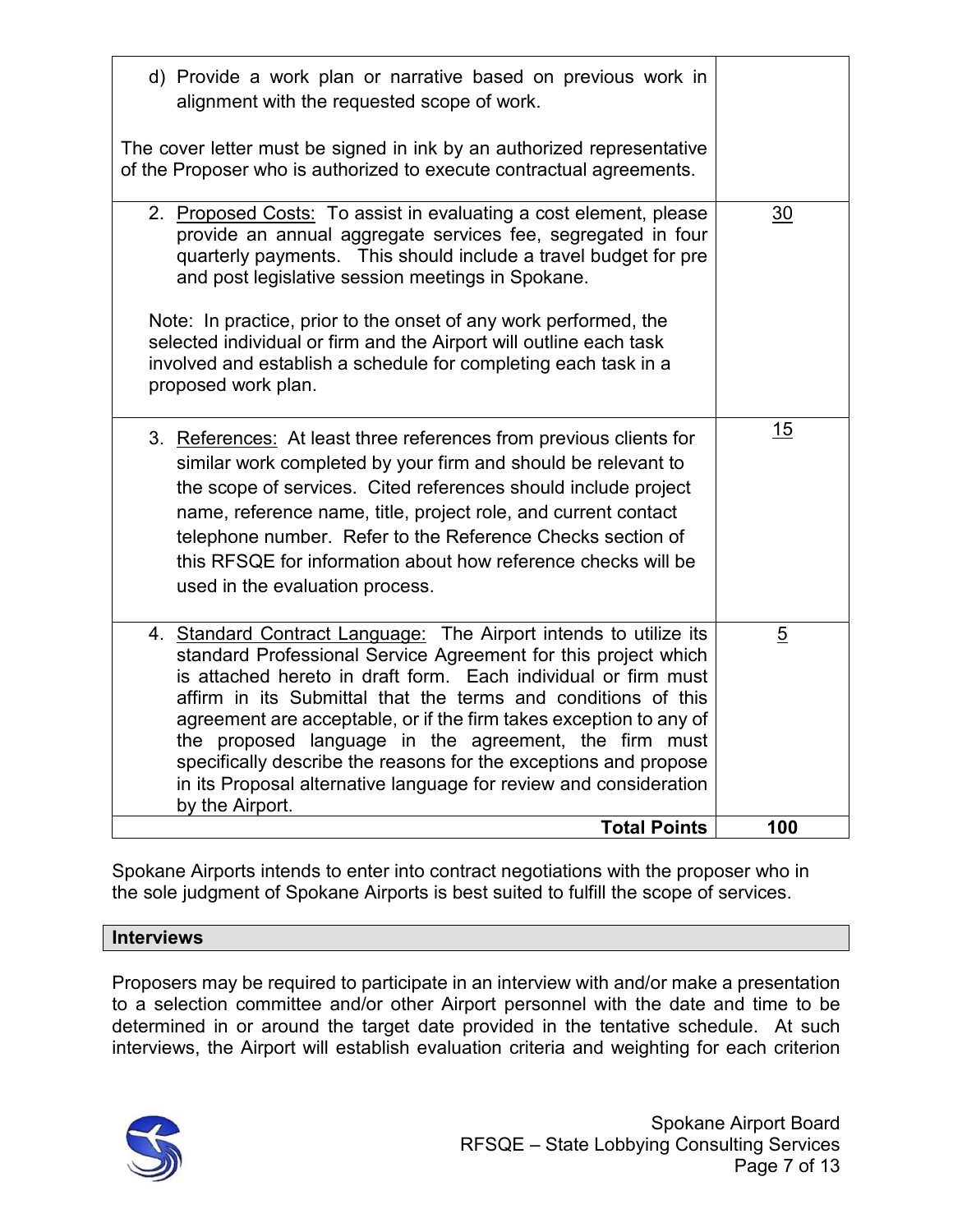that will be added to the scores received for the written Proposals as part of making a final selection decision.

#### **Submission Requirements**

**Proposal Submission Deadline:** One unbound original and five (5) bound copies of the Proposal responding to the information requested in the Evaluation Criteria section of this RFSQE must be received by the Airport no later than the deadline noted on page 1 of this RFSQE. Submittals must be delivered to the address indicated on page 1 of this RFSQE.

**Late Proposals:** Submittals will not be accepted by the Airport after the date and time specified on page 1 of this RFSQE. In the event that a Submittal is delivered after the deadline, it will not be accepted or considered and will be returned unopened. The Airport will not be liable for delays in delivery of Submittals due to handling by the U.S. Postal Service, courier services, overnight carriers, or any other type of delivery service. Submittals may be delivered in person or by a delivery service. No verbal, fax, electronic (e.g. e-mail), telegraphic or telephonic Submittals will be accepted.

### **Submission Requirements:**

- Submittals and their sealed packaging (boxes or envelopes) should be clearly marked with the name and address of the individual or firm and should be marked with the name of this RFSQE as indicated on page 1 of the RFSQE.
- The bound Submittal should be in an 8 1/2" by 11" format. Limit type size variations to a minimum.
- The Airport strongly encourages the use of recyclable materials in the Submittals.
- The Airport encourages "double side" the printing of Submittals; however, for the purposes of any page limitations of the Proposal outlined in the RFSQE, one side of a printed page is considered one page. The Airport will not review or evaluate pages in a Submittal that are in excess of the page number limitation.
- All submittals shall be considered valid for a period of one hundred twenty consecutive calendar (120) days from the submittal closing date and shall contain a statement to that effect. Timely submittals received shall be subject to applicable laws and regulations governing public disclosure. Any information received within the submittal will be considered part of the public record of this RFSQE process.

**Organization of Submittals:** Submittals must address each of the evaluation criteria in this RFSQE in a clear, comprehensive, and concise manner. Submittals must include an index, be clearly separated with tabs, (tabs are not considered as a page for the purpose of any page limitations) labeled by response to specific evaluation criteria, and addressed in the same order as included in this RFSQE. Submittals should be prepared as simply as possible and provide a straight-forward, concise description of the individual's or firm's capabilities to satisfy the requirements of this RFSQE. Expensive bindings, color displays, promotional material, etc. are not necessary or desired. Emphasis should be concentrated on accuracy, completeness, and clarity of content. To this end, complete and concise Proposals shall not exceed thirty (30) pages.

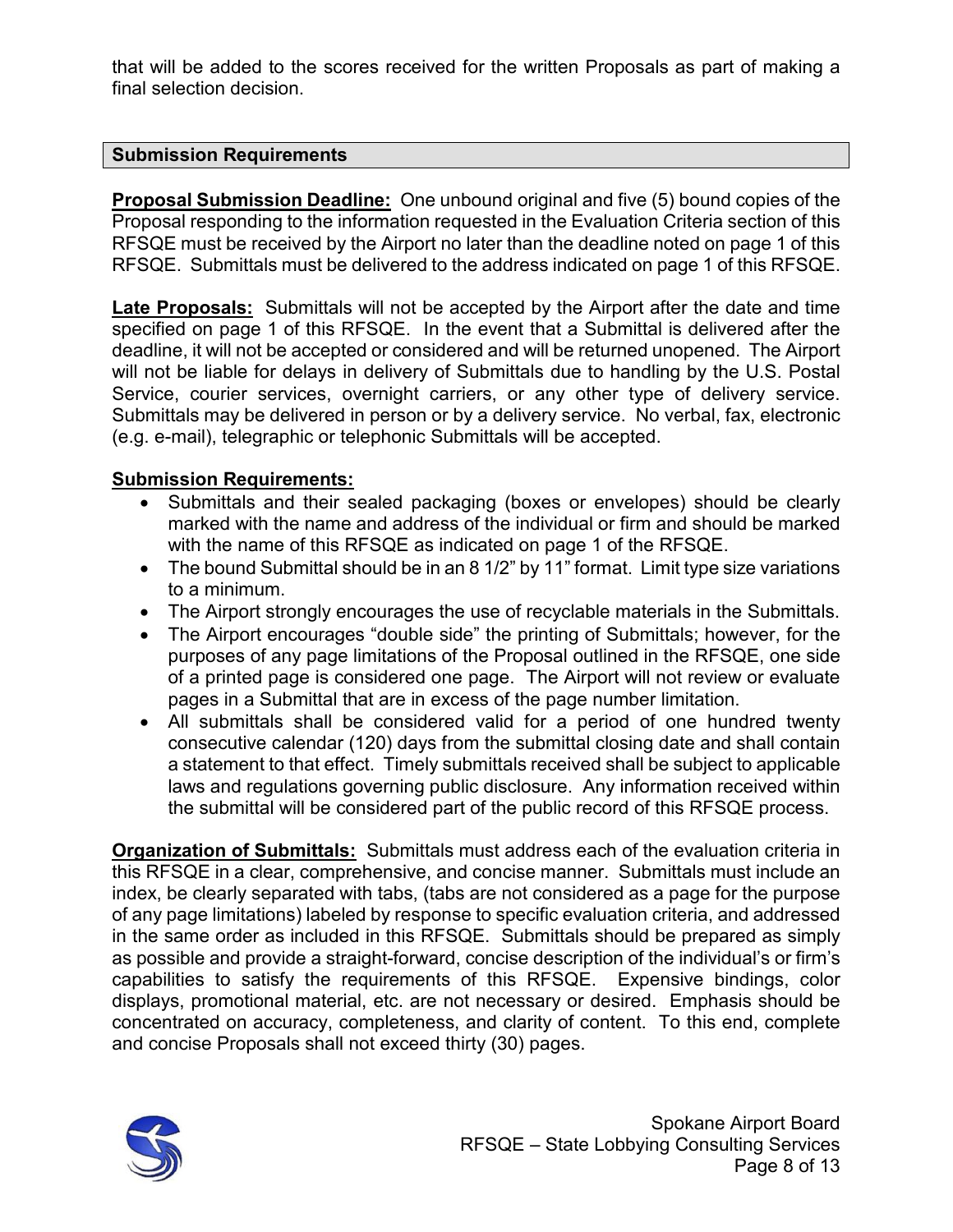**Clear and Responsive Proposals:** The Airport has made every effort to include enough information within this RFSQE for an individual or firm to prepare a responsive Submittal. Individuals or firms are encouraged to submit the most comprehensive and competitive information possible. Submittals that do not respond completely or sufficiently to the evaluation criteria in this RFSQE may be rejected as non-responsive, or will receive correspondingly lower scores for those criteria, which may result in the Submittal not scoring high enough to be considered further.

**Questions About this RFSQE:** Questions regarding this RFSQE should be addressed solely to the individual identified on page 1 of this RFSQE and to no other persons. Questions must be submitted in writing prior to the deadline indicated on page 1 of this RFSQE. It will be the sole responsibility of individuals or firms making a submittal to ensure questions are delivered before the deadline established in the schedule. Responses to questions, other clarifications and/or addendums will be posted on the Airport's website as addenda per the schedule on pages 1 and 5 of this RFSQE. The Airport may determine that an individual or firm is disqualified if they have had contact with any other representative of the Airport staff or Board members.

**Addenda:** Verbal communications and emails from the Airport, staff, agents, Board members, employees or outside advisor, or any other person associated with this RFSQE shall not be binding on the Airport and shall in no way modify any provision of the RFSQE. Only formally issued addenda shall modify the terms of this RFSQE. Any addenda issued for this RFSQE will be published at the following website address: https://business.spokaneairports.net/bids/. Individuals or firms making submittals are responsible for checking the website for any addenda. If you are unable to download the addenda, you may contact the individual noted on page 1 of this RFSQE. Receipt of addenda must be acknowledged on the Submittal Information Form that must be included with the Submittal.

## **Selection Process**

**Selection Process:** The Submittals will be reviewed by an evaluation committee and the highest rated firms may be invited to an interview. The individual or firm judged to have the most preferred submittal will be invited to enter into general negotiations with the Airport. If the Airport and the selected firm cannot agree on terms the Airport may terminate negotiations and enter into negotiations with another firm.

**Rights Reserved:** The Airport reserves the following rights:

- 1. To waive as an informality any irregularities in Submittals and/or to reject any or all Submittals.
- 2. To extend the date for delivery of submittals.
- 3. To request additional information and data from any or all individuals or firms desiring to make a Submittal.
- 4. To supplement, amend, or otherwise modify the RFSQE through issuance of addenda.
- 5. To cancel this RFSQE with or without the substitution of another RFSQE.
- 6. To reissue the RFSQE.



Spokane Airport Board RFSQE – State Lobbying Consulting Services Page 9 of 13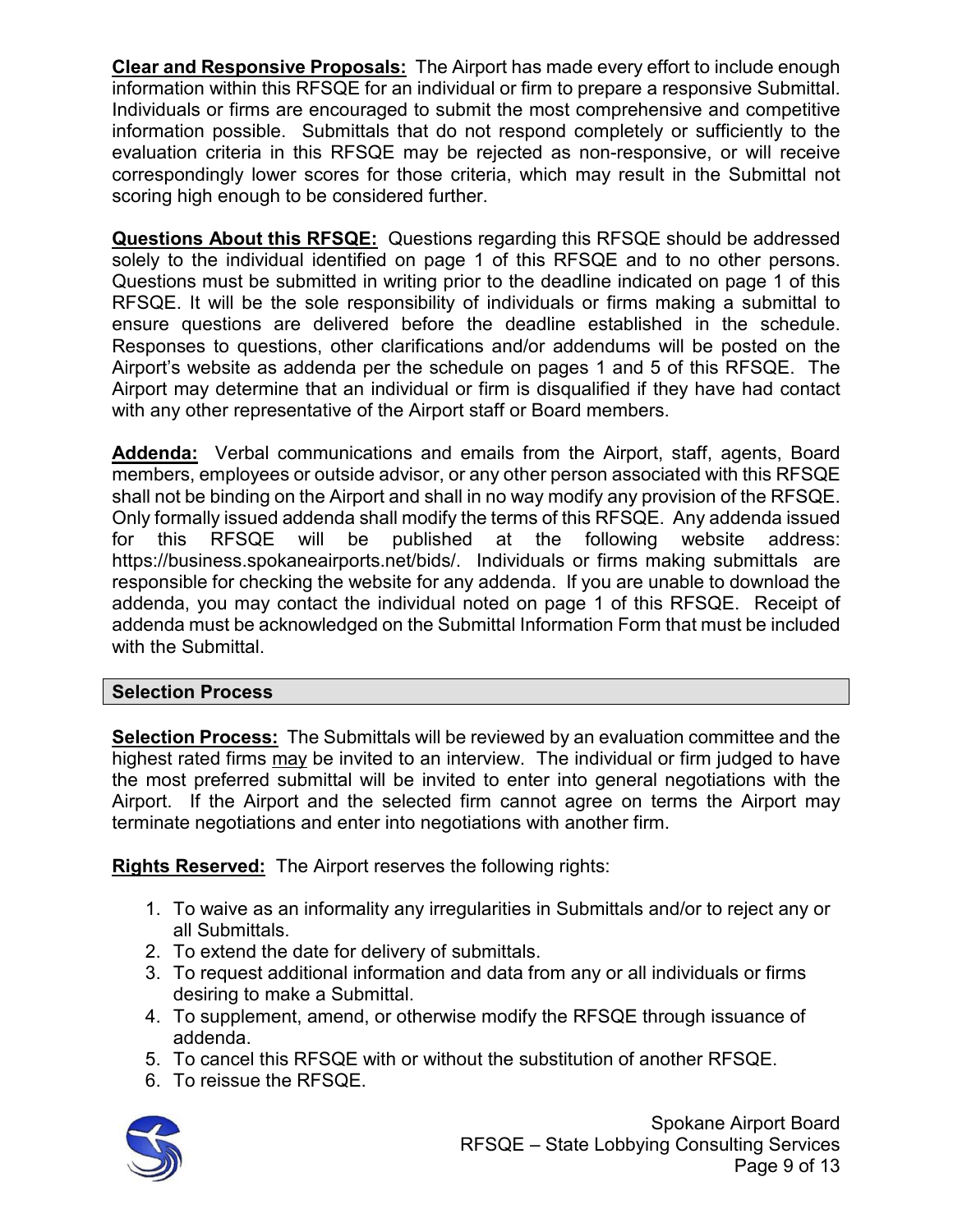- 7. To make such reviews and investigations, as it considers necessary and appropriate for evaluation of the Submittals.
- 8. To not select the highest rated firm if the proposed cost estimates are excessive.
- 9. To reject any Submittal in the event that the Airport's analysis of the individual or firm's financial status and capacity indicates, in the Airport's judgment, that the individual or firm is not able to successfully perform the work.
- 10.To cancel the RFSQE process in the event only one Submittal is received by the deadline at the Airport's option.

**Reference Checks:** The Airport reserves the right to conduct reference checks for individuals or firms making Submittals, either before or after Submittals have been evaluated, and/or after interviews have been held. In the event that information obtained from the reference checks reveals concerns about an individual or firm's past performance or their ability to successfully perform the contract to be executed based on this RFSQE, the Airport may, at its sole discretion, select a different firm.

#### **Administrative Requirements**

**Cost of the Submittal:** The Airport shall not, under any circumstances, be responsible for any costs or expenses associated with the Submittal including, but not limited to, research, investigation, development, preparation, duplication, production, collation, packaging, delivery, transmittal, or presentation of the Submittal or any other related information, data, documentation, and material. All costs and expenses incurred by individuals or firms in connection with the Submittal shall be the sole responsibility of (borne solely by) those individuals or firms.

### **Public Disclosure:**

- 1. Property of Airport: Submittals made to the Airport shall become the property of the Airport and shall not be returned.
- 2. Submittals are Public Records: Pursuant to Chapter 42.56 RCW, Submittals made under this RFSQE shall be considered public records and may be made available for inspection and copying by the public. Except to the extent protected by state and/or federal laws, Submittals shall be considered public documents and available for review and copying by the public after an award of contract is made by the Airport Board.
- 3. Indemnification by Individuals or Firms Making Submittals: To the extent that the Airport withholds from disclosure all or any portion of Submittal documents in response to a request for disclosure pursuant to Ch. 42.56 RCW, the individuals or firms that provided such Submission that was not disclosed shall agree to fully indemnify, defend and hold harmless the Airport from all damages, penalties, attorneys' fees and costs the Airport incurs related to withholding information from public disclosure.

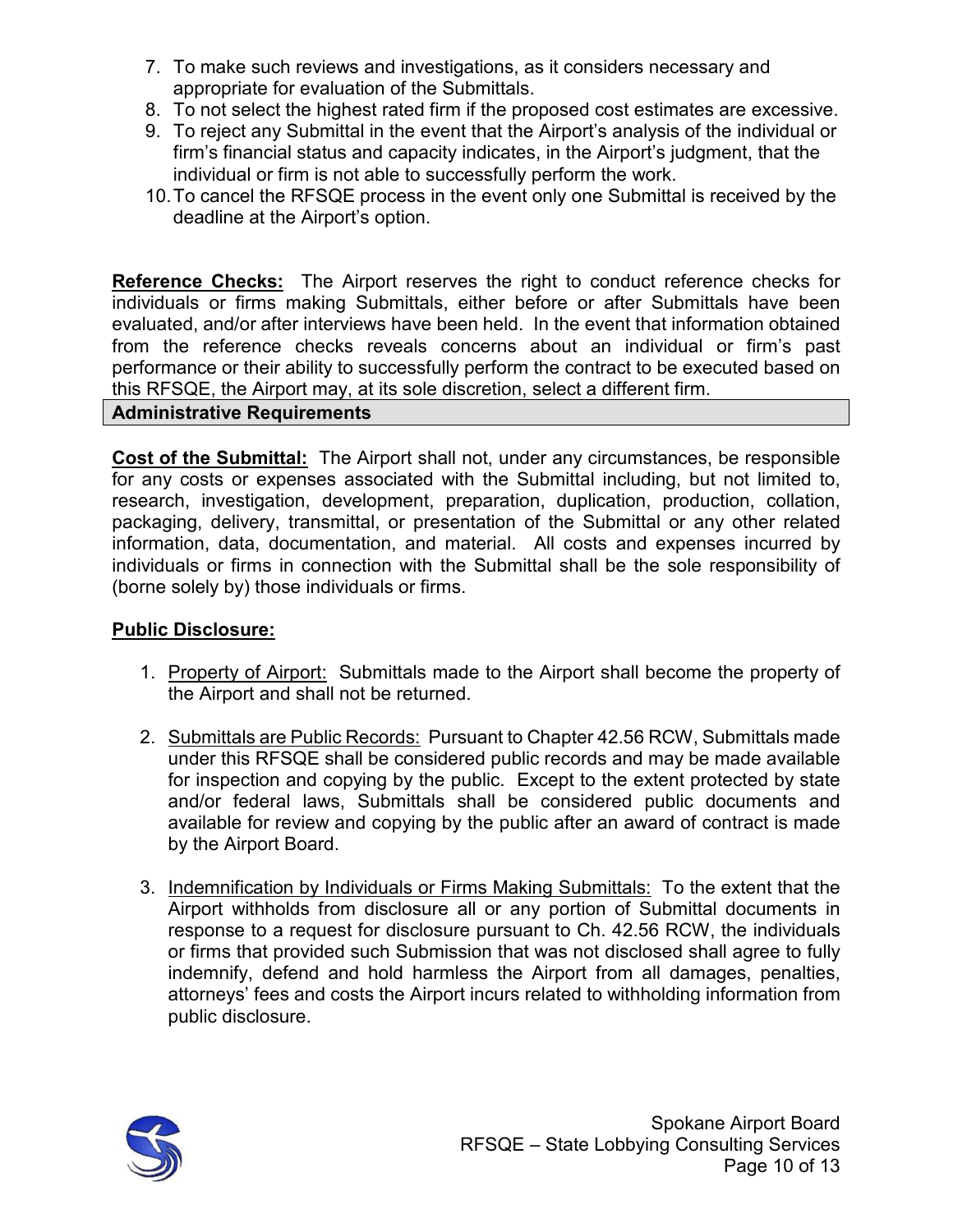4. No Claim Against Airport: By making a submittal under this RFSQE, individuals or firms consent to the procedure outlined in this section and shall have no claim against the Airport because of actions taken under this procedure.

**Basic Eligibility:** Individuals or firms making a Submittal under this RFSQE must be licensed to do business in the State of Washington and must have a state Unified Business Identifier (UBI) number, as well as all necessary licenses, permits, approvals necessary to perform all requiring services. In addition, individuals or firms making a Submittal under this RFSQE must not be debarred, suspended, or otherwise ineligible to contract with the Airport, and must not be on the federal government's or state government's list of firms suspended or debarred from working on federally or state funded projects.

**Non-Discrimination:** All individuals or firms making a Submittal under this RFSQE will be discriminated against on the grounds of race, color, age, sex, or national origin in consideration for an award issued pursuant to this RFSQE.

The Airport is an equal opportunity employer and encourages the use of small businesses, DBE, MBE, or WBE participation.

**Approval of Sub-Consultants:** The Airport retains the right of final approval of any subconsultant of the selected individual or firm and the individual or firm must inform all subconsultants of this provision.

**Other Contracts:** During the original term and any subsequent renewal terms of the contract resulting from this RFSQE, the Airport expressly reserves the right, through any other sources available, to pursue and implement alternative means of soliciting and awarding similar or related services as described in this RFSQE.

**Funding Availability:** By responding to this RFSQE, the individuals or firms making a Submittal acknowledge that for any contract signed as a result of this RFSQE, the authority to proceed with the portions of work outlined in this RFSQE may be contingent upon the availability of funding in the Airport's operating budget.

**Prohibition Against Lobbying:** Individuals or firms making a Submittal shall not lobby, either on an individual or collective basis, the Airport Board (its associated City and County employees, or outside advisors) or any federal, state, or local elected or public officials or staff regarding this RFSQE or its written Submittal. Individuals or Firms making a Submittal to this RFSQE, their acquaintances, friends, family, outside advisors, agents, or other representatives shall not contact the Airport Board (its associated City and County employees, or outside advisors) or any federal, state, or local elected or public officials or Airport staff to arrange meetings, visits, or presentations to influence the outcome of the selection process. Violation of this provision intentionally or unintentionally, will result in disqualification of the individual or firm and rejection of the written Submittal.

**Insurance:** Prior to execution of a Contract for services under this RFSQE, the successful individual or firm will be required to provide acceptable evidence of insurance



Spokane Airport Board RFSQE – State Lobbying Consulting Services Page 11 of 13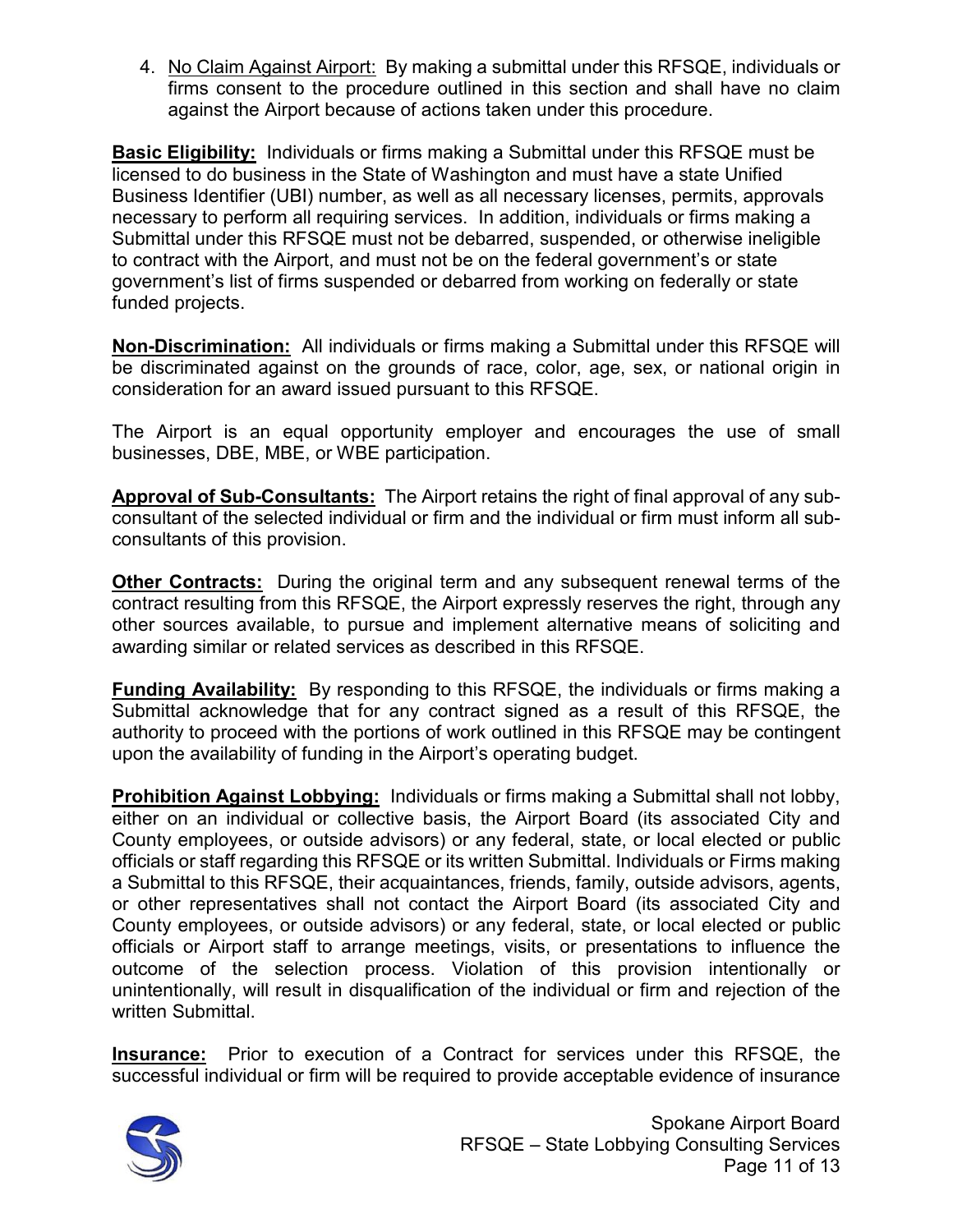coverage consistent with the insurance requirements outlined in the Airport's standard Consultant or Service Contract attached as part as this RFSQE. The cost of insurance must be factored into the cost proposal.